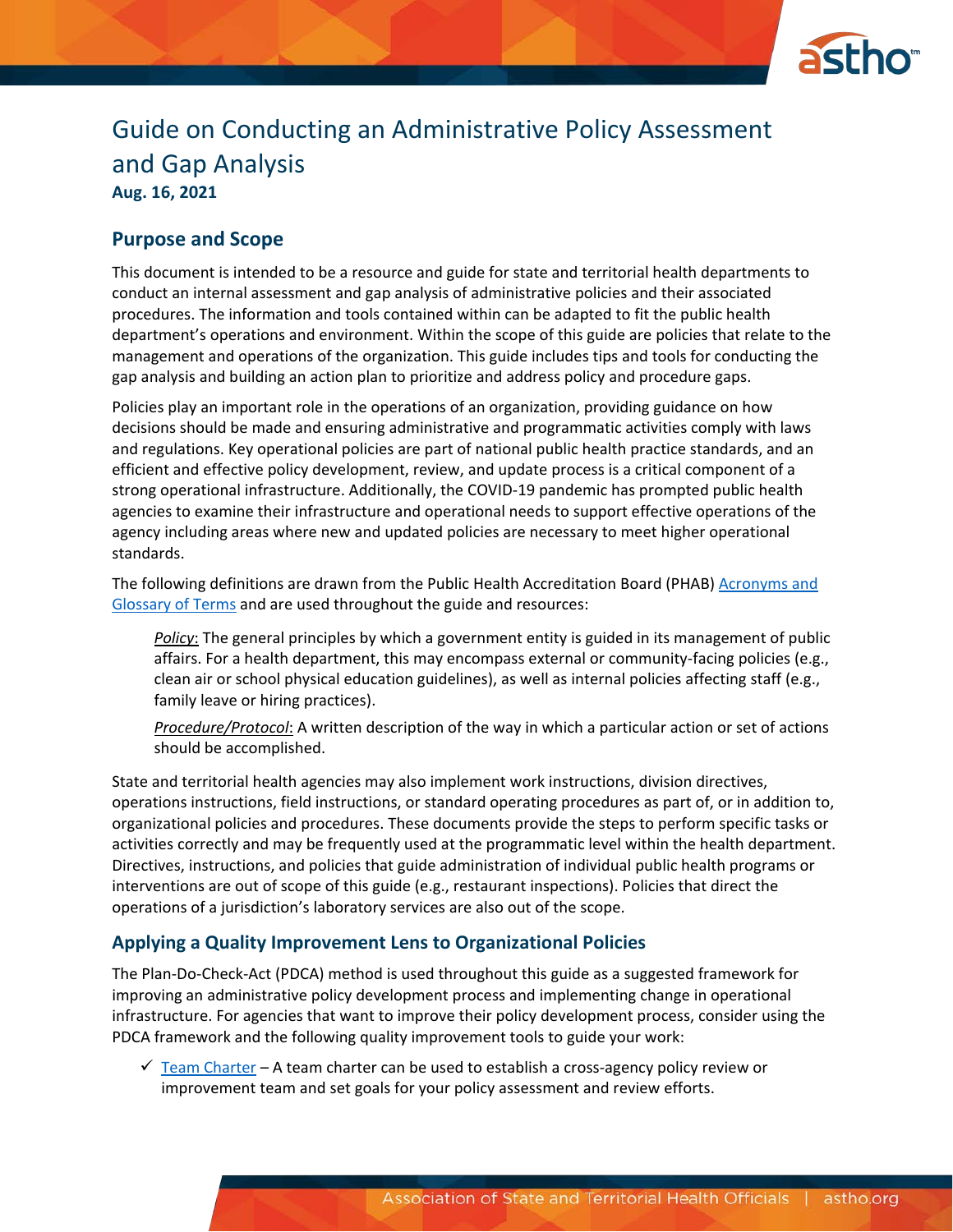- $\checkmark$  [Process Mapping](https://www.astho.org/globalassets/pdf/accreditation/performance-gap-analysis/process-map.docx)  Process maps illustrate current processes and workflows. Visualization and team discussion help create a common understanding, as well as to identify issues, potential areas of waste and redundancy, and opportunities for improvement.
- $\checkmark$  [Prioritization](https://www.astho.org/globalassets/pdf/accreditation/performance-gap-analysis/priority-matrix.docx) Matrix A prioritization matrix is a flexible tool that can help determine the most critical issues to tackle, as well as which solutions to implement first by weighing factors such as frequency, impact, urgency, and importance.
- $\checkmark$  [Implementation Planning Tool](https://www.astho.org/globalassets/pdf/accreditation/performance-gap-analysis/administrative-policy-gap-analysis-implementation-plan.xlsx)  Project management tools like an implementation plan helps keeps your Do-Check-Act phases on track and moving towards your goals.
- $\checkmark$  [Risk Management Tool](https://www.astho.org/globalassets/pdf/accreditation/performance-gap-analysis/risk-management-assessment-and-planning-tool.docx)  Risk management tools help teams to assess risks, understand why issues may occur, and identify methods of managing those risks.

## **Promising Practices**

To identify and better understand promising practices around organizational policies, key informant interviews were conducted with agency staff from Montana, South Carolina, Arizona, Maine, Ohio, Puerto Rico, and Washington state. In addition, the ASTHO team reviewed Public Health Accreditation Board (PHAB) standards and measures for initial accreditation (v1.5) and reaccreditation. The following are promising practices that support or strengthen an agency's administrative infrastructure:

• **Documenting key processes staff need to follow.** Codifying key processes in policies or procedures centralizes knowledge and information and empowers agency staff to understand operational practices. Documented policies and procedures ensure processes are performed

consistently and accurately, reduce duplicative work, and support compliance with laws and regulations.

- **Standardizing and documenting the process for how policies are developed and reviewed.** Ensure consistency and a minimum standard in agency policies by establishing a systematic and documented approach for developing, reviewing, and updating policies. Several jurisdictions interviewed described a "Policy on Policies" or a "How to Write Policies and Procedures" guide that define expectations for all new and updated policies. By standardizing the process, agencies set the foundation for improving the effectiveness of their policies and procedures.
- **Adapting state-level administrative policies and guidelines to ensure agency staff are meeting compliance requirements.** Most jurisdictions have a state-wide administrative agency that sets policies or guidelines for all state agencies, often around hiring or procurement. Several states interviewed described their process for putting the policy or guideline through the same review process of a regular agency, and

## **Automating Policy Administration**

Montana employs an electronic system called PolicyTech, by NAVEX, that automates the policy development process for the department and helps the agency meet national accreditation standards. The system performs the following actions:

- Generates template for development of new policies.
- Allows document import to MS Word or Adobe.
- Facilitates tracking of the approval process of documents.
- Stores agency policies for easy staff access.
- Notifies employees when a new or revised policy needs to be reviewed.
- Notifies policy owners when document is due for review or update.

adapting the policy to the needs of the agency while meeting compliance requirements. In addition, it is helpful to insert the policy content into the agency's standard policy template.

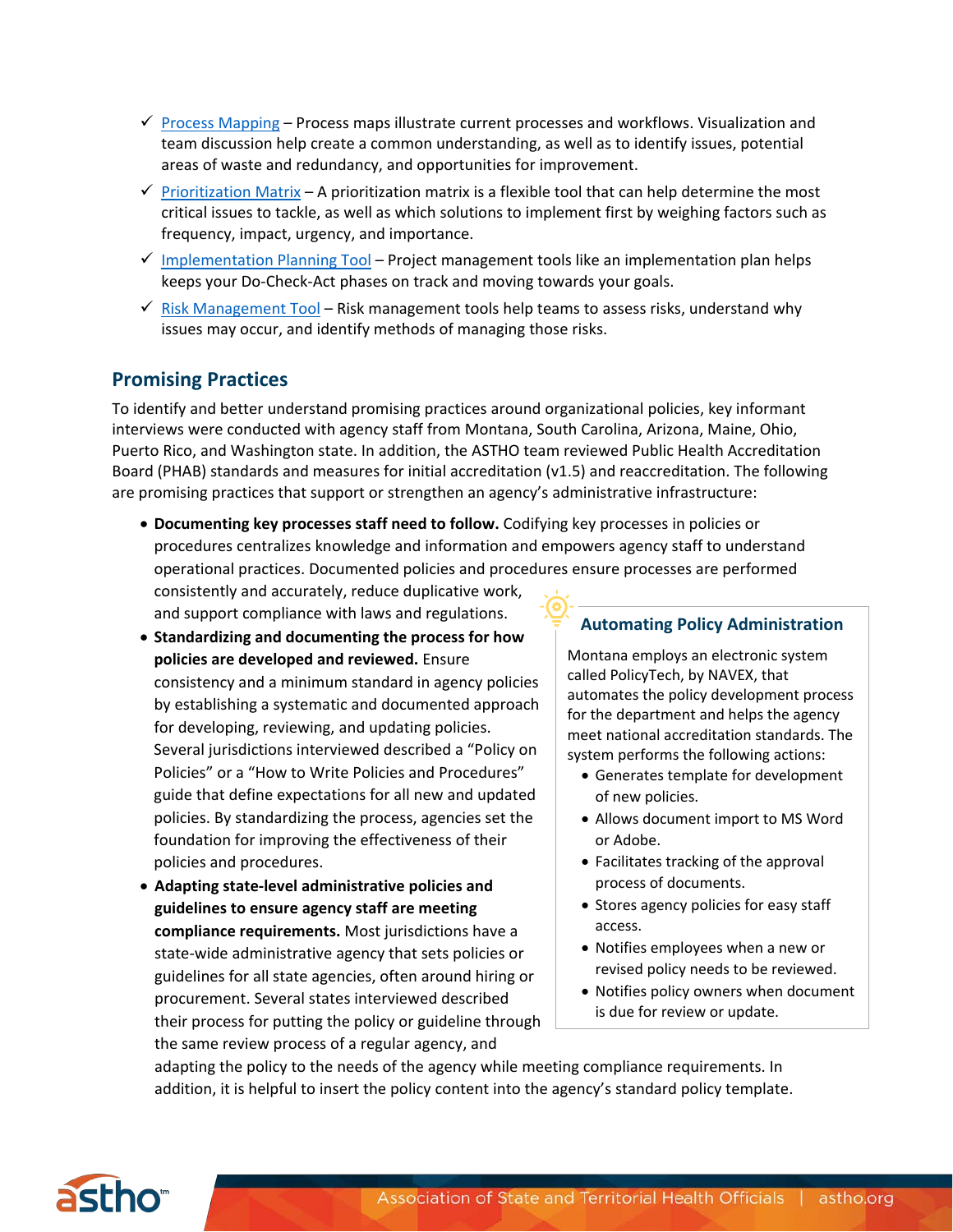• **Organizing policies by administrative domains.** Most states interviewed organize policies according to the administrative domains within the agency. These domains become the core policy areas or categories in a policy manual and allows employees to quickly locate a desired policy. Cataloguing policies also clearly defines who owns the policy within the agency, including review and updates, and where questions or concerns can be directed. Examples of administrative domains could include Human Resources, Information Technology, Financial Services, and Grants Management, among others.



### **Policy Organization**

An assessment was conducted on the policy titles submitted by Arizona, Montana, Ohio, South Carolina, Puerto Rico, and Washington state to explore how agencies structure their policies. Below are several observations produced by the assessment:

- A comprehensive standard does not exist for agency administrative policies. Policies that an agency has in place fit the individual needs of the organization and may often be created after an issue has been experienced. Similarly, there is no consistent standard for what is documented as policy, procedure, or protocol. For example, one agency may choose to make its Emergency and Evacuation Plan a formal policy, while another may choose to provide formal procedures or protocols, and a third may simply provide employees with a flyer of instructions also posted around the agency's campus.
- The categories under which policies fall at each agency is dependent on the structure, organization, and function of the agency's programs. For example, one agency may have the Freedom of Information Act or Public Records Policy under Communications, while others may have it under General Administration. The Ethics Policy may fall under General Counsel or the Legal Office at one agency, or Human Resources at another. Policy owners are often distinctive to the individual agency.
- Many states had similar policies that could be grouped into general themes, such as specific types of leave (e.g., military leave, educational leave, discretionary leave, or elements of the leave process, such as returning to work or donating leave). These policies fall under the "Leave Policy" theme.
- Human Resource and General Administration policy themes were better defined and more consistent across agencies compared to policies related to Finance, Grants/Contracts, and Communications. This may reflect the varying fiscal processes and organization of the communications function across state and territorial health departments.
	- **Centralizing access to policies for all staff.** Staff should have straightforward access to operational policies and procedures to be informed of organizational expectations. Most agencies leverage their intranet, or internal website, as a practical and convenient location to electronically store all current policies and procedures. Ensuring all organizational policies are available in one location also reduces the risk of staff accessing outdated versions of a document. Almost all states interviewed have centralized, online access to administrative policies. Most states interviewed also classified their policies with a numbering system to ensure proper identification of policies.
	- **Communicating policies and policy changes to agency staff.** In addition to adding new or revised policies to a central location for staff access, a proactive approach to informing staff of changes is through email. Puerto Rico sends an email to all staff with a description of the revisions and a copy of the new or updated policy. Other jurisdictions provide updates in a newsletter distributed to all staff. In Maine, updated policies are sent out via email and staff review and sign off during annual

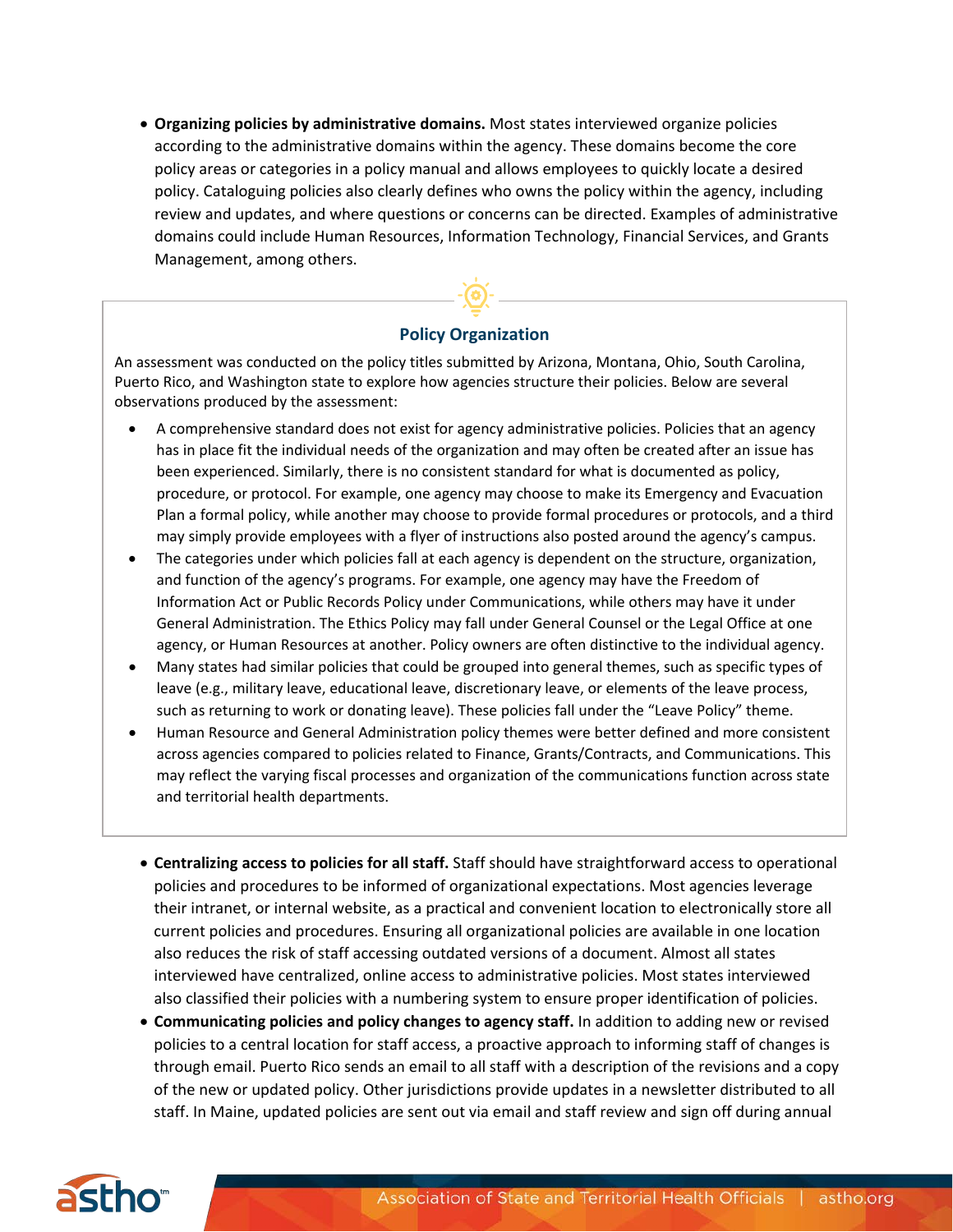performance reviews. In Washington state, current employees are required to review and electronically sign the Department of Health Values and Policies Agreement on an annual basis, ensuring staff refresh their understanding of department policies.

• **Training staff on the implementation of administrative policies to improve understanding and compliance.** New employee orientation and refresher courses for existing employees can provide training on the policy structure of the agency, expectations set forth by job-specific policies, and core agency policies. Trainings reinforce understanding of procedures, improve compliance, and ensure everyone is up to date on new policies and other changes.

## **Getting Started**

Use th[e implementation planning tool](https://www.astho.org/globalassets/pdf/accreditation/performance-gap-analysis/administrative-policy-gap-analysis-implementation-plan.xlsx) and follow steps to guide development of a formal policy assessment and review process within your agency. Your agency may already have some or all the following elements already in place and the implementation tool can be adapted to your agency's needs.

### **1. Establish a cross-agency team to serve as a Policy Review Committee.**

A Policy Review Committee (PRC) is a standing committee with high-level representatives from each operational or administrative area of the agency that is charged with instituting and implementing the department's organizational policy review process.

For many states, a manager from an administrative area, such as operations or human resources, acts as the chair or convener of the committee, while a staff person manages the documentation associated with committee meetings, policy development, and review. In South Carolina, for example, the committee is co-chaired by the chief human resources officer, chief of staff, and the chief of finance/operations. In Washington state, the Labor Relations Manager leads the committee.

Other members of a Policy Review Committee may include:

- Directors from each administrative area (finance, HR, IT, grants/contracts)
- Representatives from each section or branch in the agency
- General counsel/legal office
- Internal auditor
- Office of Civil Rights or Equal Employment Office
- Performance improvement office
- Health equity or social justice manager or staff
- 1-3 volunteers from across the agency

Seeking a few volunteers from across the agency could be a development opportunity for staff, and an engagement strategy to facilitate better understanding of agency administrative policies at all levels of the agency. Volunteers may have 1-2 year terms and can be rotated to give others the opportunity.

Creating a [team charter](https://www.astho.org/globalassets/pdf/accreditation/performance-gap-analysis/project-team-charter-template.docx) will clarify the purpose of your agency's committee and determine who will play which role in the policy planning process. Here are some examples of how other jurisdictions have defined the role or aim of their Policy Review Committees:

*South Carolina -* "This Charter designates and empowers the Department of Health and Environmental Control Policy Review Committee (PRC or the Committee) to develop, approve and publish DHEC Policies and defines the process to be utilized for these purposes.

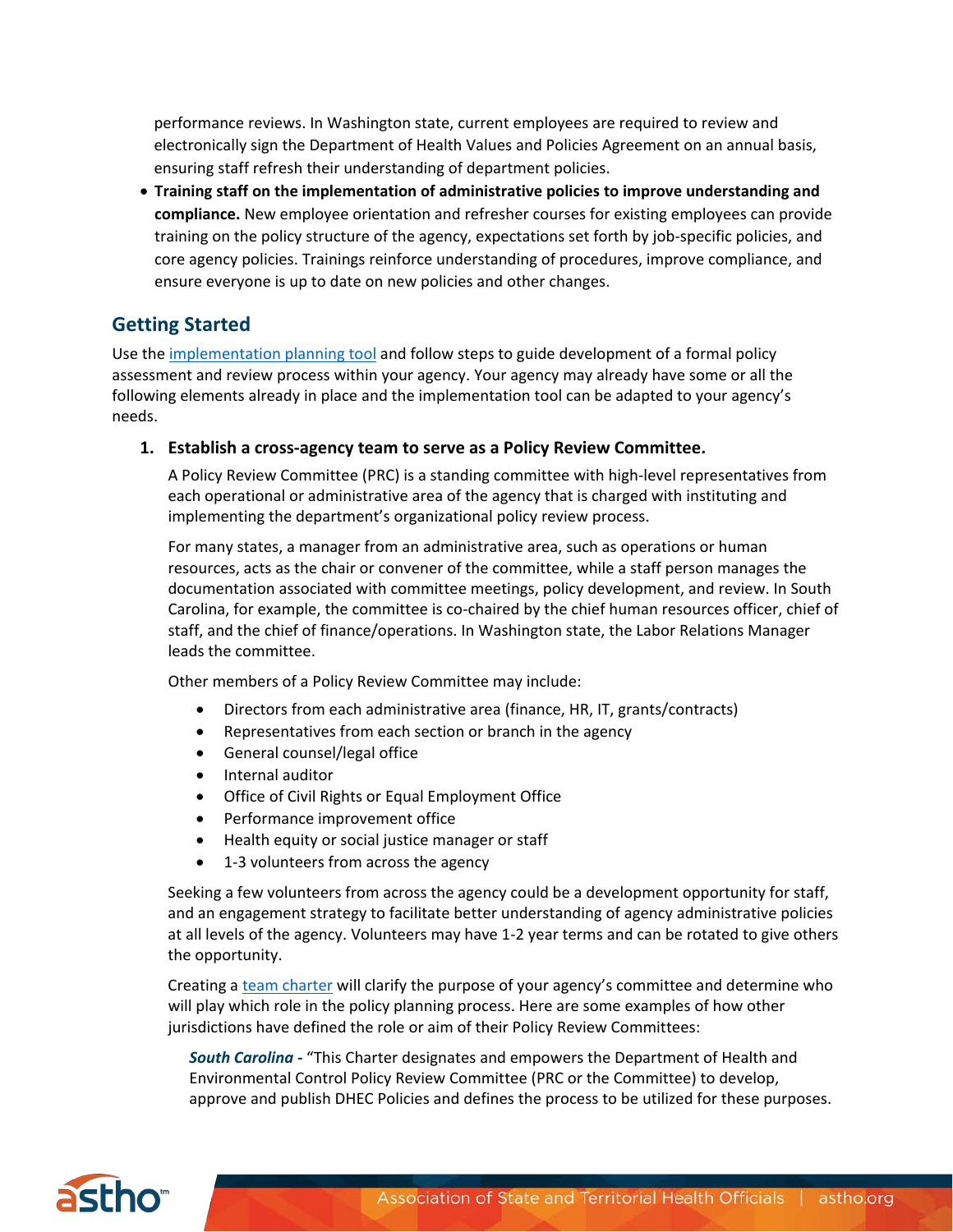This Charter also authorizes the Committee to grant variances from Policies where appropriate."

*Washington -* "The agency will develop and implement clear and concise administrative policies and/or procedures that effectively provide guidance on standard agency operations and address recurring issues affecting divisions."

### **2. Create procedures for policy development and a standard policy template.**

Developing a [process map](https://www.astho.org/globalassets/pdf/accreditation/performance-gap-analysis/process-map.docx) of the current policy development and review process is an effective way to start planning a policy development guide. A process map is a graphic representation that creates a common understanding of the process flow. Process maps also provide insight on what is working and what is not and helps the team brainstorm ideas for a more efficient system. When the team develops a future state map for the development and review processes, the written guide can follow the workflow of the process map.

Most policy guides or "policy on policies" from interviewed states contain the following sections:

- Purpose of document or guide
- When to consider a policy
- Location of agency policies
- Format for policies
- Process for development of a new policy
- Process for the review or revision of an existing policy
- Timeframe for regular review of policies

In addition to the policy guide, most states interviewed have a standard policy template in place to ensure uniformity in all agency policies. Most commonly, the templates included a header with the agency's logo and information used to track the policy, and the body, which consists of the content of the policy:

| <b>Header</b>                           | <b>Body</b>                      |
|-----------------------------------------|----------------------------------|
| • Agency $logo$                         | • Purpose/policy statement       |
| • Policy number                         | • Definitions relevant to policy |
| • Reference to legal rule               | • Description of policy          |
| • Applicability (who policy applies to) | • Description of procedures      |
| • Program/position responsible          |                                  |
| $\bullet$ Effective date                |                                  |
| • Last reviewed date                    |                                  |
| • Signature of approval                 |                                  |
|                                         |                                  |

## **3. Establish a central location to house policies and a process for communicating to staff about new or updated policies.**

As a team, consider what the best location is for staff to electronically access policies and procedures. All the states interviewed for this guide described their agency intranet, or internal website, as an effective platform to store and organize all final policies and procedures. The intranet enables them to control versions of updated policies and organize policies and procedures by the functional, core policy areas, such as IT, human resources, general counsel, finance, and contracts. If possible, try adding a search feature to the policies page. This enables staff to find policies faster using keywords if they are unsure which core area to look through.

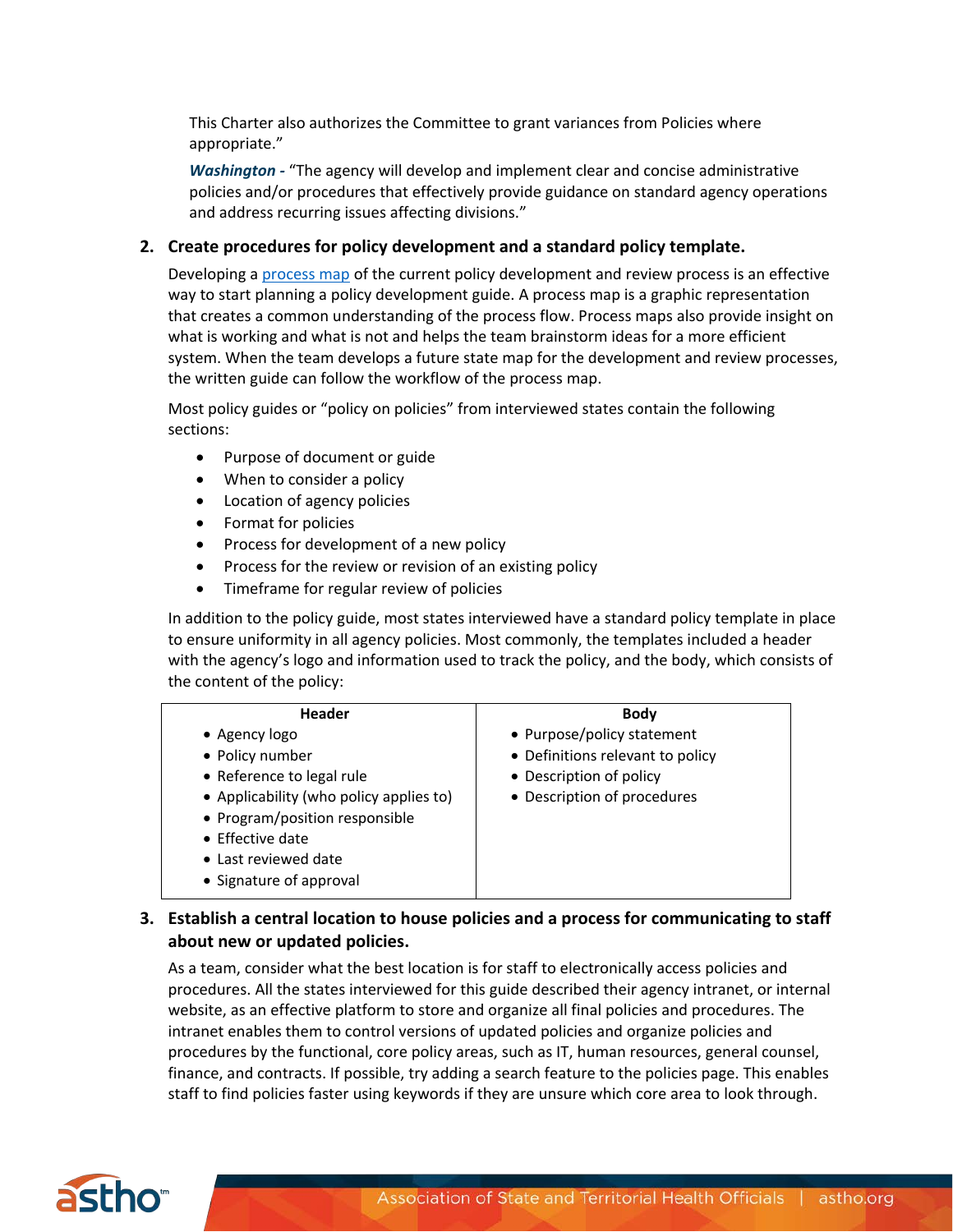Also consider who staff will receive communication about new or updated policies. Some states use existing newsletters as a communication tool to announce operational changes, while others send an email to staff following regular Policy Review Committee meetings with a list and attachments of the new or revised policies that were recently reviewed and approved.

#### **4. Assess gaps in administrative policies using a variety of approaches.**

#### **PHAB Standards and Measures**

The PHAB Standards and Measure version 1.5 sets administrative policy requirements in Domain 11 (Maintain Administrative and Management Capacity). Assessing the policies your agency has in place against the PHAB requirements will help identify potential gaps or inconsistencies in your agency's operational infrastructure.

#### **Audits and Risk Management**

Internal and external audits can help identify operational inefficiencies and variabilities in policy compliance. Engage managers with in-depth understanding of your agency's audit findings to determine if there are gaps or revisions needed in policies and procedures that can be addressed in your action plan. [Risk management tools](https://www.astho.org/globalassets/pdf/accreditation/performance-gap-analysis/risk-management-assessment-and-planning-tool.docx) are also an effective approach to identifying potential compliance, operational, and financial risks that could be managed with comprehensive policies. A formal risk management process will allow your agency to prevent issues, as well as understand why an issue occurs and if policy or other interventions can resolve the risk.

#### **Employee Feedback**

Evaluate which policies agency staff have the most trouble complying with by seeking internal customer feedback. Consider engaging the Quality Improvement Council or other small cross-agency team to assess pain points in staff experiences or conduct a focus group of managers and staff to identify gaps and policies that may need clarification to improve compliance. Meeting with administrative staff in finance, grants, contracts, and other operational sections could help to pinpoint which policies and processes have consistently low compliance or frequent process errors and staff rework.

#### **Gap Analysis Tool**

This [gap analysis tool](https://www.astho.org/globalassets/pdf/accreditation/performance-gap-analysis/administrative-policy-gap-analysis-workbook.xlsx) can be used to help assess where gaps exist and evaluate the urgency or importance of addressing them. The self-assessment tool is prefilled with requirements from national public health standards and policies that have been observed to be in place and operational at a minimum of four of the seven jurisdictions that participated in the key informant interviews and/or submitted policies for review for this assessment. Identification of key finance policies were also supported by resources from the [Government Finance Officers Association and Best Practices](https://www.gfoa.org/best-practices) which shares strategies for financial planning, identifies specific policies for various fiscal-related categories, such as accounting, budgeting, and procurement, and provides guidance for facilitating advancements in overall financial management. In general, the gap analysis tool can be adapted to your agency's needs. Information from audits, risk assessments, employee feedback, state-level administrative policies, and benchmarking with PHAB standards also help identify which policies are missing from your agency's policy manual.

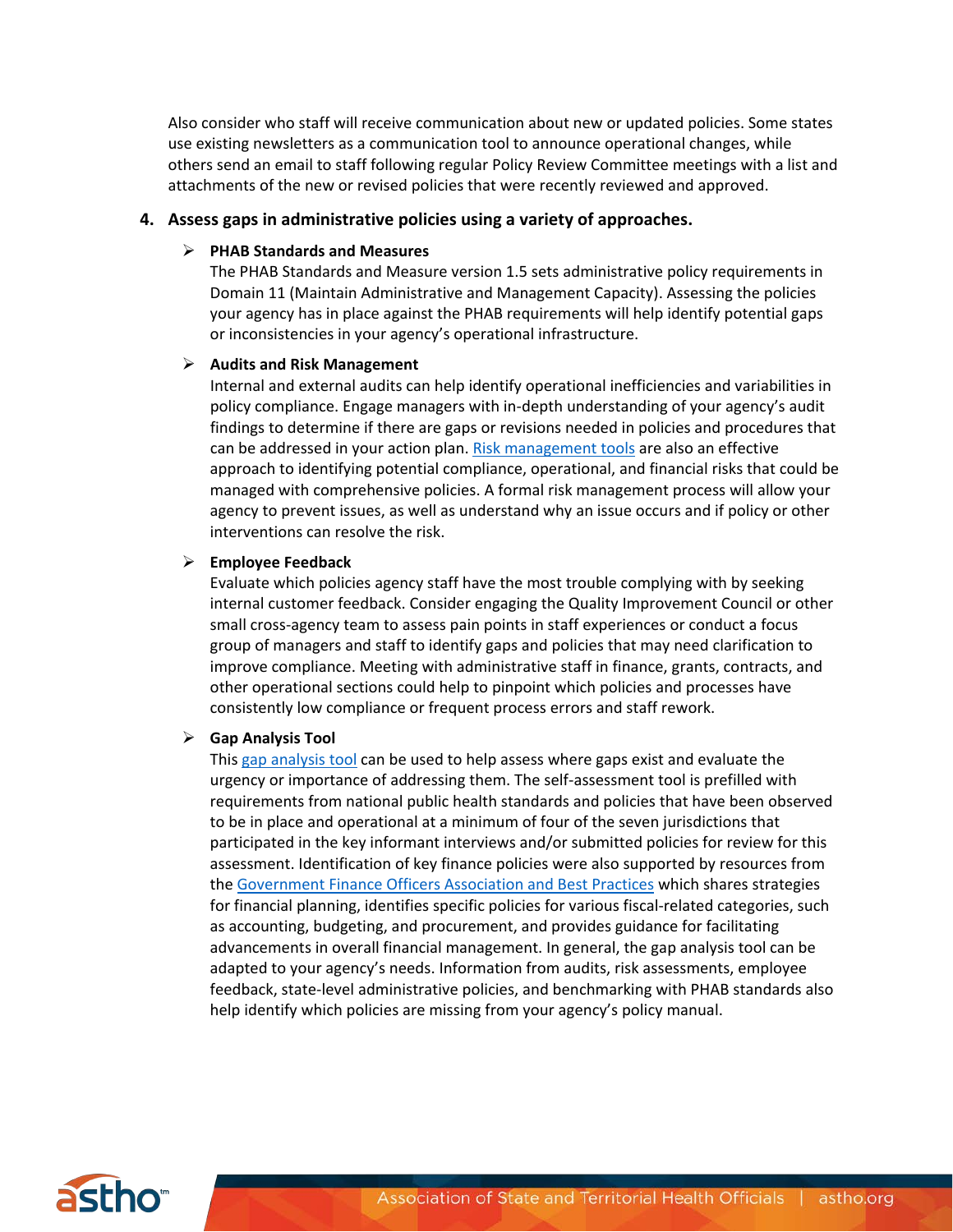### **Finding a Balance**

Having too few policies leaves staff with a lack of guidance, consistency, accountability, and clarity on how an organization operates, while too many can make it difficult for staff to manage, understand, and comply with the policies. Here are how several jurisdictions clearly determine when a policy should be developed:

*Montana* – "A policy and procedure is needed only where quality and performance is critical."

*South Carolina* – "Policies should be adopted only where necessary to standardize appropriate conduct and ensure uniform and fair treatment of employees, protect the agency legally, conform to state or federal law or grant requirements, and/or establish a framework for standards or procedures that prescribe best practices."

state law, statute, or Governor's Executive Order." *Washington* – "An administrative policy should be considered if the issue impacts more than one division; the issue is significant and recurring; risk to the agency is determined to warrant a policy; or the agency has been given statutory authority or direction to develop a policy in order to implement a

## **Utilize the Prioritization Matrix to prioritize policy development or reviews.**

With the infrastructure in place to develop, review, and approve agency policies, the agency can start considering which policy gaps to prioritize for review or development. [A Prioritization](https://www.astho.org/globalassets/pdf/accreditation/performance-gap-analysis/priority-matrix.docx) Matrix can help

the Policy Review Team chart out priorities based on the urgency and importance of individual policy gaps. This tool is flexible and can also be used to prioritize issues in the process or other challenges in the gap analysis. Simply change the x- and y-axis of the chart to fit the needs of your team. For example, instead of "Importance/Urgency," your team may decide to use "Impact/Effort."



## **Complete the Implementation Planning Tool to track and monitor the development of prioritized policies.**

Once selected, add the prioritized policy gaps to the [implementation planning tool](https://www.astho.org/globalassets/pdf/accreditation/performance-gap-analysis/administrative-policy-gap-analysis-implementation-plan.xlsx) and track the implementation of the agency's activities to address each gap area by listing each necessary task, defining a timeline, and identifying the team or people responsible for carrying out a task. This tool will help teams stay on track and accountable to completing tasks and implementing the gap priorities. Your implementation plan should be considered a living document, frequently reviewed, and discussed by the Policy Review Team to monitor progress, identify challenges and successes, and adjust activities and timeframes within the framework of PDCA and general spirit of improvement.